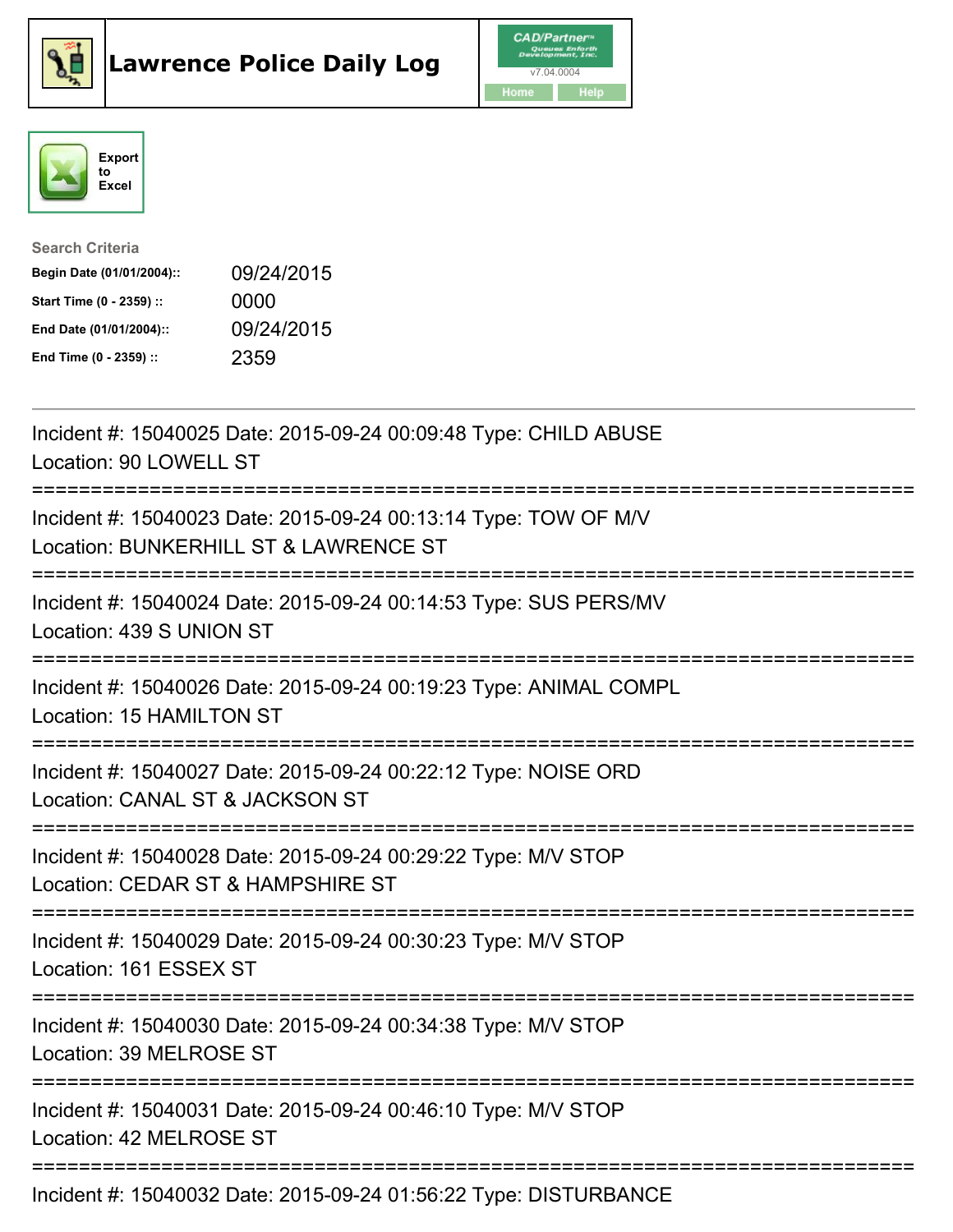Location: 25 BEACONSFIELD ST

| Incident #: 15040033 Date: 2015-09-24 06:21:43 Type: ALARMS<br>Location: LAWRENCE FAMILY DEVELOPMENT / 355 HAVERHILL ST |
|-------------------------------------------------------------------------------------------------------------------------|
| Incident #: 15040034 Date: 2015-09-24 06:58:10 Type: SUS PERS/MV<br>Location: 55 RAILROAD ST                            |
| Incident #: 15040035 Date: 2015-09-24 07:13:42 Type: TOW OF M/V<br><b>Location: 18 BIRCH ST</b>                         |
| Incident #: 15040036 Date: 2015-09-24 07:15:42 Type: TOW OF M/V<br>Location: 108 E PLEASANT ST                          |
| Incident #: 15040037 Date: 2015-09-24 07:16:52 Type: PARK & WALK<br><b>Location: BROADWAY</b>                           |
| Incident #: 15040038 Date: 2015-09-24 07:19:33 Type: TOW OF M/V<br>Location: TRIPOLI BAKERY INC / 106 COMMON ST         |
| Incident #: 15040039 Date: 2015-09-24 07:31:37 Type: AUTO ACC/PI<br>Location: FALLS BRIDGE / null                       |
| Incident #: 15040040 Date: 2015-09-24 07:34:07 Type: ASSIST FIRE<br>Location: E HAVERHILL ST & MARSTON ST               |
| Incident #: 15040041 Date: 2015-09-24 07:49:50 Type: AUTO ACC/NO PI<br>Location: 32 LAWRENCE ST                         |
| Incident #: 15040042 Date: 2015-09-24 08:01:00 Type: AUTO ACC/PED<br>Location: 259 PROSPECT ST<br>--------------------- |
| Incident #: 15040043 Date: 2015-09-24 08:07:35 Type: MAL DAMAGE<br>Location: 143 S UNION ST                             |
| Incident #: 15040045 Date: 2015-09-24 08:22:06 Type: LOST PROPERTY<br>Location: 305 ESSEX ST                            |
| Incident #: 15040044 Date: 2015-09-24 08:24:16 Type: ASSIST FIRE<br>Location: E HAVERHILL ST & MARSTON ST               |
| Incident #: 15040046 Date: 2015-09-24 08:30:24 Type: ADMININSTR                                                         |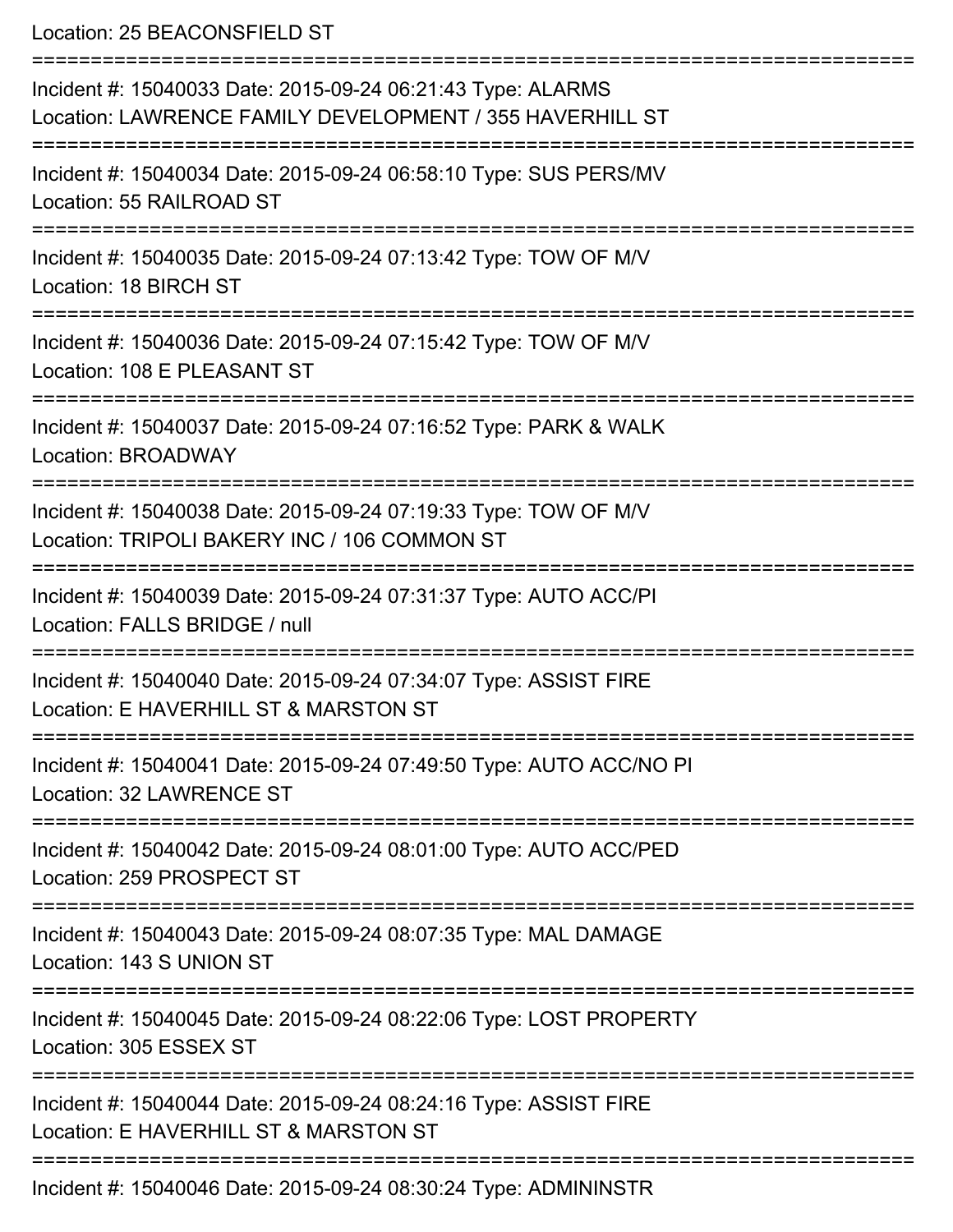| Incident #: 15040047 Date: 2015-09-24 08:40:48 Type: INVESTIGATION<br>Location: LAWRENCE HIGH SCHOOL / 70 N PARISH RD |
|-----------------------------------------------------------------------------------------------------------------------|
| Incident #: 15040048 Date: 2015-09-24 08:47:27 Type: LOST PROPERTY<br>Location: 281 ESSEX ST                          |
| Incident #: 15040049 Date: 2015-09-24 09:10:01 Type: MV/BLOCKING<br>Location: 150 ARLINGTON ST                        |
| Incident #: 15040050 Date: 2015-09-24 09:10:56 Type: INVESTIGATION<br>Location: LAWRENCE HIGH SCHOOL / 71 N PARISH RD |
| Incident #: 15040051 Date: 2015-09-24 09:22:47 Type: B&E FOLLOW UP<br>Location: 3 CRESTWOOD CIR                       |
| Incident #: 15040052 Date: 2015-09-24 09:30:30 Type: MV/BLOCKING<br>Location: 35 KNOX ST                              |
| Incident #: 15040053 Date: 2015-09-24 09:36:47 Type: SUS PERS/MV<br>Location: 363 BROADWAY                            |
| Incident #: 15040054 Date: 2015-09-24 09:40:49 Type: SUICIDE ATTEMPT<br>Location: 254 FARNHAM ST                      |
| Incident #: 15040055 Date: 2015-09-24 10:10:54 Type: COURT DOC SERVE<br>Location: 129 WATER ST                        |
| Incident #: 15040056 Date: 2015-09-24 10:13:36 Type: SUS PERS/MV<br>Location: 264 LOWELL ST                           |
| Incident #: 15040057 Date: 2015-09-24 10:20:48 Type: INVESTIGATION<br>Location: 70 N PARISH RD                        |
| Incident #: 15040058 Date: 2015-09-24 10:22:06 Type: INVESTIGATION<br>Location: CARVER ST & MERRIMACK ST              |
| Incident #: 15040059 Date: 2015-09-24 10:24:31 Type: M/V STOP<br>Location: 110 SALEM ST                               |
| Incident #: 15040060 Date: 2015-09-24 10:32:46 Type: M/V STOP<br><b>FIDITY OT A O DOOIDIII</b>                        |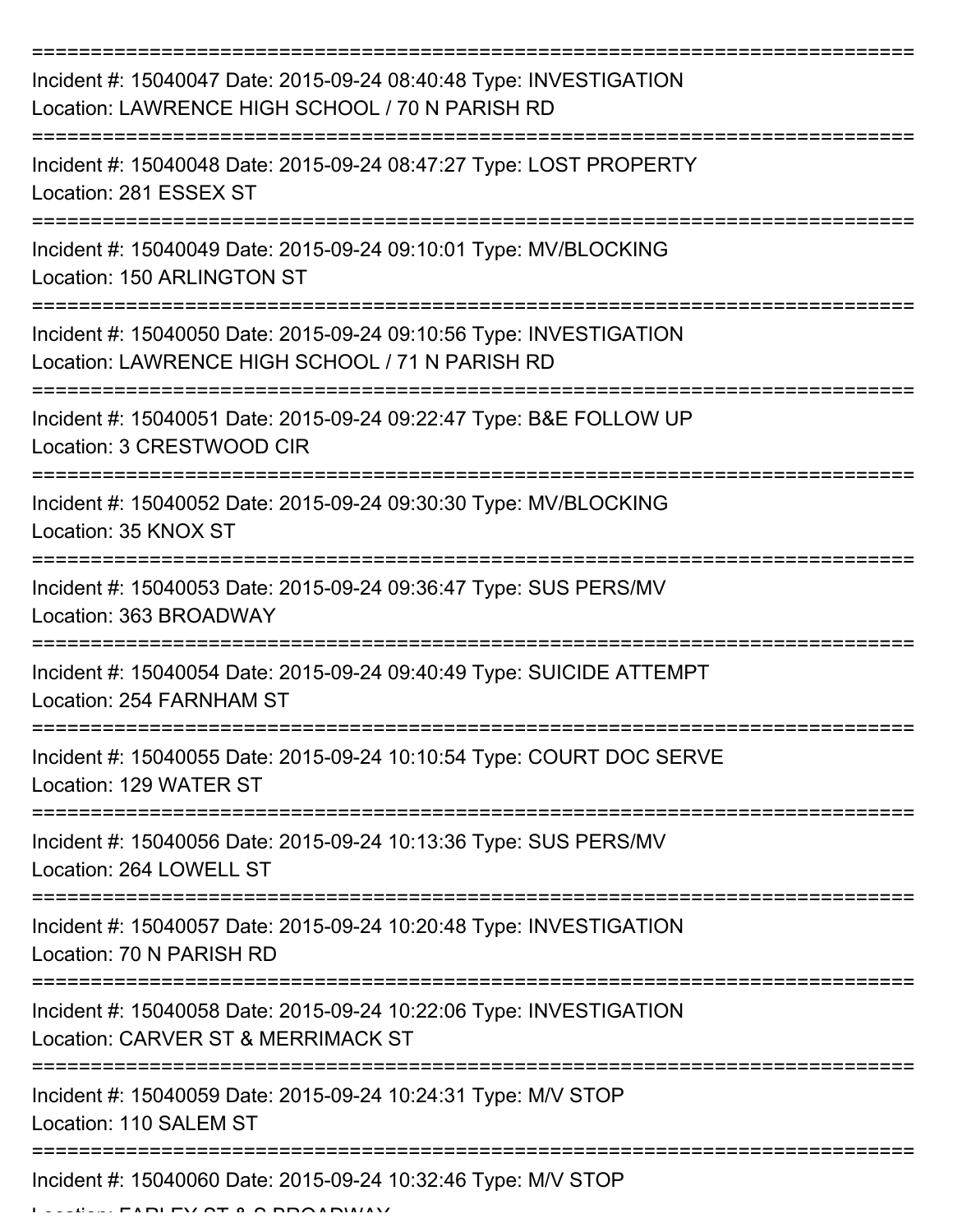| Incident #: 15040061 Date: 2015-09-24 10:45:10 Type: M/V STOP<br>Location: METHUEN ST & UNION ST            |
|-------------------------------------------------------------------------------------------------------------|
| Incident #: 15040062 Date: 2015-09-24 10:46:55 Type: SUS PERS/MV<br>Location: 7 DUNSTABLE ST                |
| Incident #: 15040063 Date: 2015-09-24 10:58:21 Type: WARRANT SERVE<br>Location: 14 CRESCENT ST              |
| Incident #: 15040064 Date: 2015-09-24 11:07:36 Type: M/V STOP<br>Location: BROADWAY & LOWELL ST             |
| Incident #: 15040065 Date: 2015-09-24 11:08:05 Type: M/V STOP<br>Location: GRAFTON ST & WINTHROP AV         |
| Incident #: 15040066 Date: 2015-09-24 11:08:48 Type: SUS PERS/MV<br>Location: 129 BROOKFIELD ST             |
| Incident #: 15040067 Date: 2015-09-24 11:12:21 Type: B&E FOLLOW UP<br>Location: 49 BLANCHARD ST             |
| Incident #: 15040068 Date: 2015-09-24 11:26:40 Type: B&E/PROG<br>Location: 100 GREENFIELD ST                |
| Incident #: 15040069 Date: 2015-09-24 11:38:38 Type: SUS PERS/MV<br>Location: MCQUADE PAVING / 12 EMMETT ST |
| Incident #: 15040070 Date: 2015-09-24 11:43:34 Type: 209A/SERVE<br>Location: 147 FERRY ST #1                |
| Incident #: 15040071 Date: 2015-09-24 11:45:43 Type: M/V STOP<br>Location: CENTRAL BRIDGE / 0 MERRIMACK ST  |
| Incident #: 15040072 Date: 2015-09-24 11:50:02 Type: M/V STOP<br>Location: ALDER ST & WALNUT ST             |
| Incident #: 15040073 Date: 2015-09-24 11:59:09 Type: M/V STOP<br>Location: MARBLE AV & WATER ST             |
| Incident #: 15040074 Date: 2015-09-24 12:03:30 Type: 209A/SERVE                                             |

Location: 147 EEDDV CT #2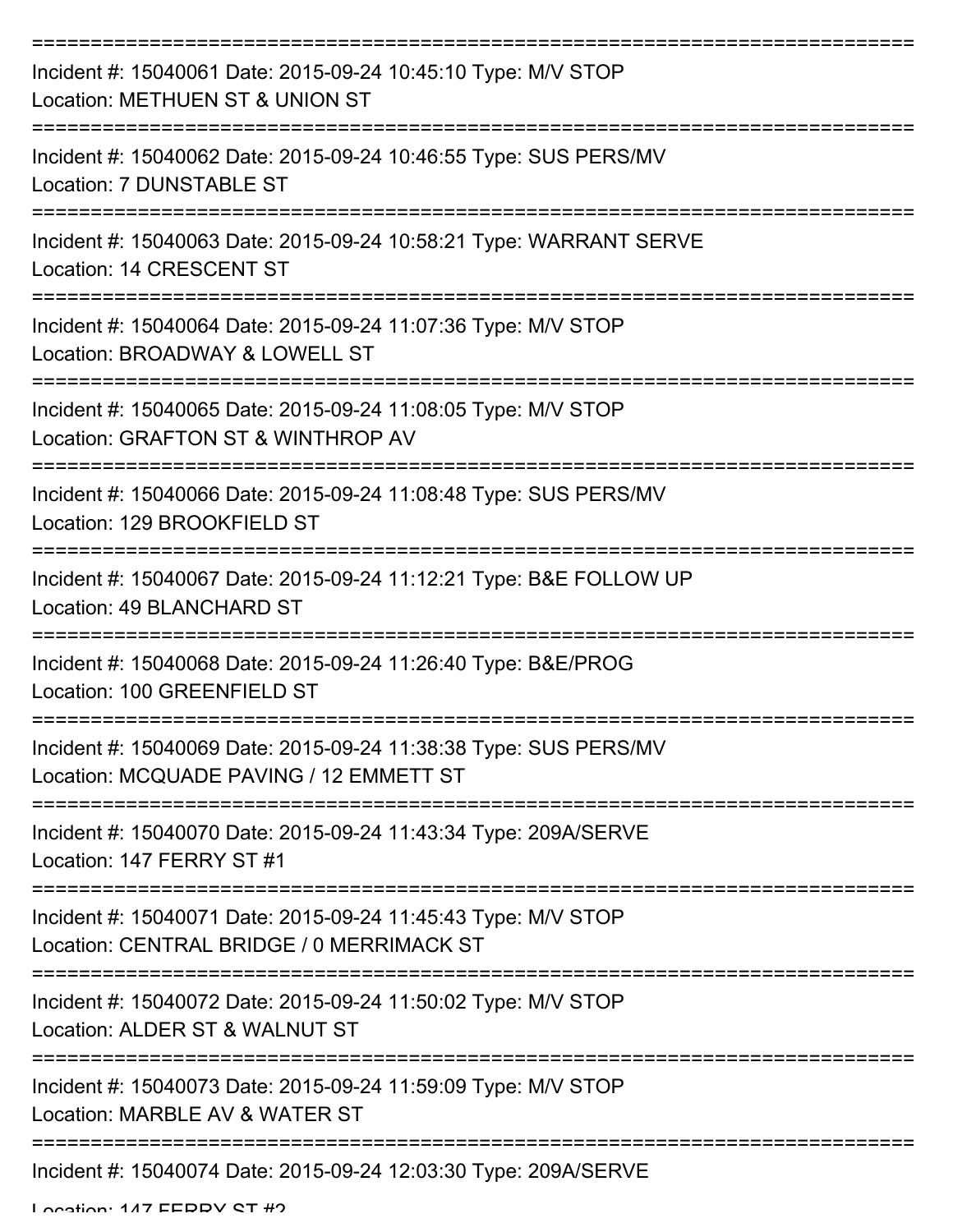| Incident #: 15040075 Date: 2015-09-24 12:06:21 Type: AUTO ACC/NO PI<br>Location: BROADWAY & CANAL ST                                          |
|-----------------------------------------------------------------------------------------------------------------------------------------------|
| Incident #: 15040076 Date: 2015-09-24 12:13:42 Type: M/V STOP<br>Location: 118 PEARL ST                                                       |
| Incident #: 15040077 Date: 2015-09-24 12:13:59 Type: SUS PERS/MV<br>Location: CHARTER SCHOOL / 10 RAILROAD ST<br>============================ |
| Incident #: 15040078 Date: 2015-09-24 12:17:10 Type: DISORDERLY<br>Location: DENNYS / 160 WINTHROP AV                                         |
| Incident #: 15040079 Date: 2015-09-24 12:18:47 Type: DISTURBANCE<br>Location: 2 WASHINGTON ST #APT1                                           |
| Incident #: 15040080 Date: 2015-09-24 12:31:59 Type: DISORDERLY<br>Location: BROADWAY & HAVERHILL ST                                          |
| Incident #: 15040081 Date: 2015-09-24 12:34:13 Type: 209A/SERVE<br>Location: 18 WASHINGTON ST                                                 |
| Incident #: 15040082 Date: 2015-09-24 12:55:32 Type: 209A/SERVE<br>Location: 200 PARKER ST #10                                                |
| Incident #: 15040083 Date: 2015-09-24 12:58:46 Type: PARK & WALK<br>Location: BROADWAY & HAVERHILL ST                                         |
| Incident #: 15040084 Date: 2015-09-24 13:05:59 Type: COURT DOC SERVE<br>Location: LAWRENCE HIGH SCHOOL / 71 N PARISH RD                       |
| Incident #: 15040086 Date: 2015-09-24 13:06:55 Type: 209A/VIOLATION<br>Location: 128 ALLSTON ST                                               |
| Incident #: 15040085 Date: 2015-09-24 13:07:30 Type: PARK & WALK<br>Location: BROADWAY & HAVERHILL ST                                         |
| Incident #: 15040087 Date: 2015-09-24 13:22:55 Type: DISTURBANCE<br>Location: 372 BROADWAY                                                    |
| Incident #: 15040088 Date: 2015-09-24 13:25:12 Type: HARASSMENT<br>Location: SOUTH LAWRENCE EAST SCHOOL / 165 CRAWFORD ST                     |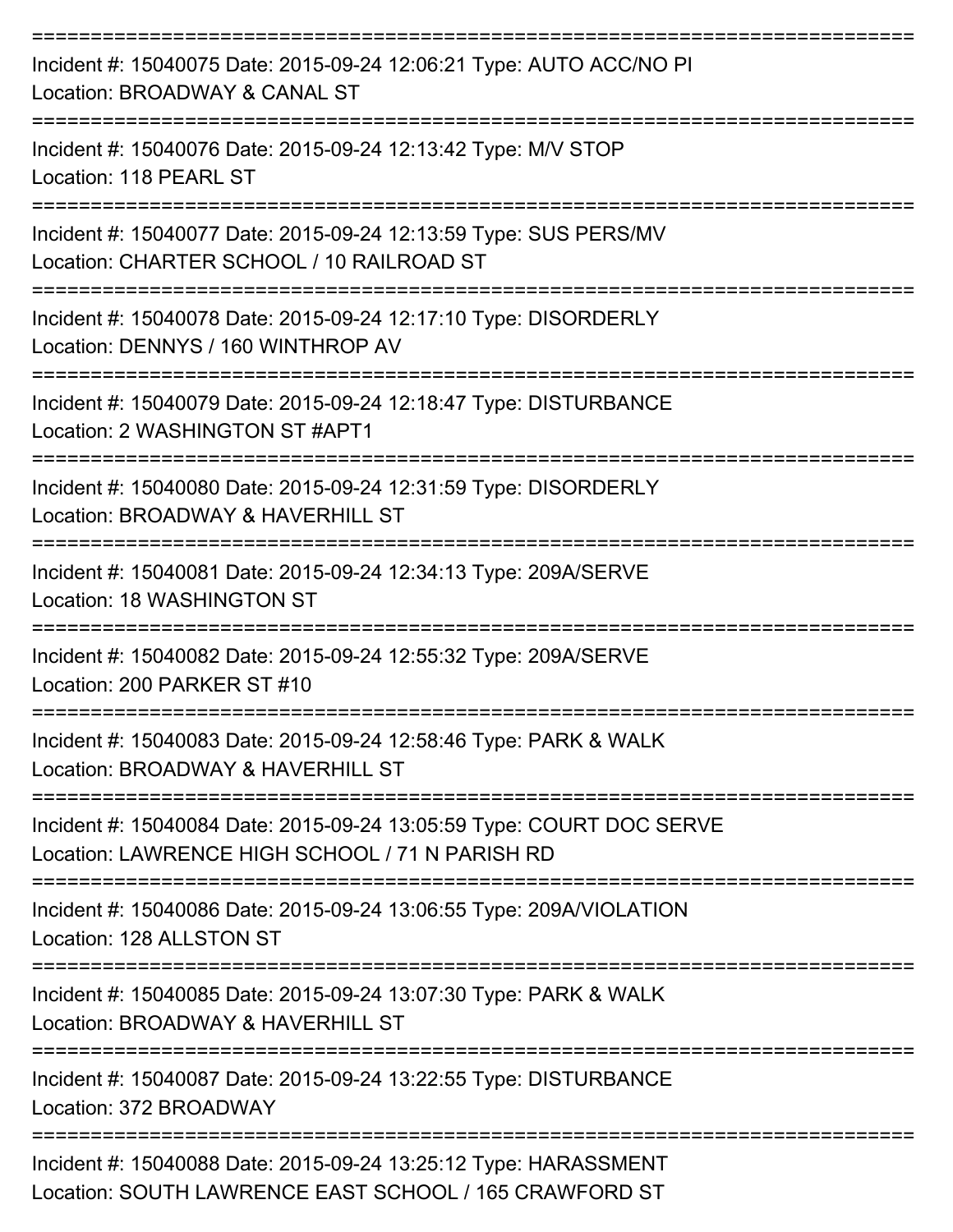| Incident #: 15040090 Date: 2015-09-24 13:30:08 Type: MEDIC SUPPORT<br>Location: SUNBRIDGE / 800 ESSEX ST                                                  |
|-----------------------------------------------------------------------------------------------------------------------------------------------------------|
| Incident #: 15040089 Date: 2015-09-24 13:31:00 Type: M/V STOP<br>Location: CENTRAL BRIDGE / 0 MERRIMACK ST                                                |
| Incident #: 15040091 Date: 2015-09-24 13:31:45 Type: M/V STOP<br>Location: CAMBRIDGE ST & WINTHROP AV                                                     |
| Incident #: 15040092 Date: 2015-09-24 13:33:01 Type: TRANSPORT<br>Location: 17 PLATT ST                                                                   |
| Incident #: 15040093 Date: 2015-09-24 13:42:36 Type: E911 HANGUP<br>Location: 115 JACKSON ST<br>==================================<br>------------------- |
| Incident #: 15040094 Date: 2015-09-24 13:50:29 Type: TENANT PROB<br>Location: 438 HOWARD ST                                                               |
| Incident #: 15040095 Date: 2015-09-24 14:15:09 Type: INVESTIGATION<br>Location: LAWRENCE HIGH SCHOOL / 71 N PARISH RD                                     |
| Incident #: 15040096 Date: 2015-09-24 14:21:46 Type: 209A/SERVE<br>Location: 147 FERRY ST                                                                 |
| Incident #: 15040097 Date: 2015-09-24 14:26:31 Type: LOST PROPERTY<br>Location: 85 BASSWOOD ST                                                            |
| Incident #: 15040098 Date: 2015-09-24 14:34:08 Type: LOST PROPERTY<br>Location: 250 FARNHAM ST                                                            |
| Incident #: 15040099 Date: 2015-09-24 14:36:55 Type: MEDIC SUPPORT<br>Location: 10 WASHINGTON ST                                                          |
| Incident #: 15040100 Date: 2015-09-24 14:40:59 Type: THREATS<br>Location: 123 OXFORD ST                                                                   |
| Incident #: 15040101 Date: 2015-09-24 14:49:27 Type: ALARM/HOLD<br>Location: WIRELESS REPAIR SOLUTION / 201 LAWRENCE ST                                   |
| --------------------------<br>Incident #: 15040102 Date: 2015-09-24 14:51:51 Type: 209A/SERVE<br>Location: 117 GARDEN ST                                  |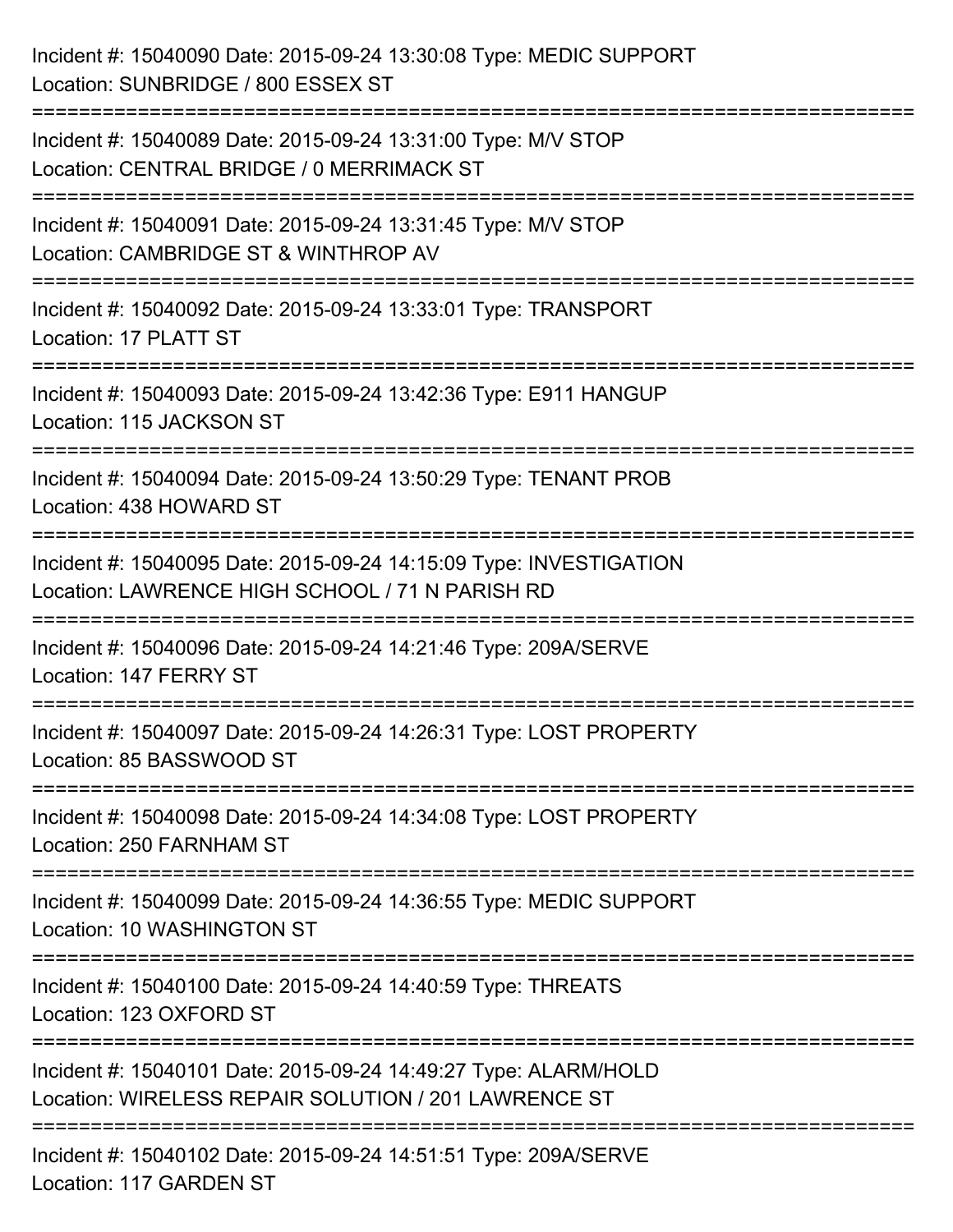| Incident #: 15040103 Date: 2015-09-24 14:57:15 Type: 209A/SERVE<br>Location: 81 SUMMER ST                                              |
|----------------------------------------------------------------------------------------------------------------------------------------|
| Incident #: 15040104 Date: 2015-09-24 15:03:07 Type: SUS PERS/MV<br>Location: 144 HIGH ST                                              |
| Incident #: 15040105 Date: 2015-09-24 15:04:49 Type: M/V STOP<br>Location: BERKELEY ST & KNOX ST<br>==========================         |
| Incident #: 15040106 Date: 2015-09-24 15:06:19 Type: TOW OF M/V<br>Location: ELM ST & LINCOLN CT                                       |
| Incident #: 15040107 Date: 2015-09-24 15:07:51 Type: SUS PERS/MV<br><b>Location: MT VERNON ST</b>                                      |
| Incident #: 15040109 Date: 2015-09-24 15:10:58 Type: DISTURBANCE<br>Location: 208 BRUCE ST #1<br>===================================== |
| Incident #: 15040108 Date: 2015-09-24 15:11:15 Type: A&B PAST<br>Location: 372 BROADWAY<br>--------------------                        |
| Incident #: 15040110 Date: 2015-09-24 15:12:56 Type: DOMESTIC/PROG<br>Location: JUNIOR MARKET / 473 HAVERHILL ST                       |
| Incident #: 15040112 Date: 2015-09-24 15:15:25 Type: LARCENY/PAST<br>Location: 550 BROADWAY                                            |
| Incident #: 15040111 Date: 2015-09-24 15:16:32 Type: UNKNOWN PROB<br>Location: 280 S UNION ST                                          |
| Incident #: 15040113 Date: 2015-09-24 15:35:40 Type: TOW OF M/V<br>Location: 138 FRANKLIN ST                                           |
| Incident #: 15040114 Date: 2015-09-24 15:37:51 Type: M/V STOP<br>Location: MARKET ST & PARKER ST                                       |
| Incident #: 15040115 Date: 2015-09-24 15:43:03 Type: DISTURBANCE<br>Location: 2 WASHINGTON ST FL 1ST                                   |
| Incident #: 15040116 Date: 2015-09-24 16:01:50 Type: TOW OF M/V<br><b>Location: CROSS ST</b>                                           |

===========================================================================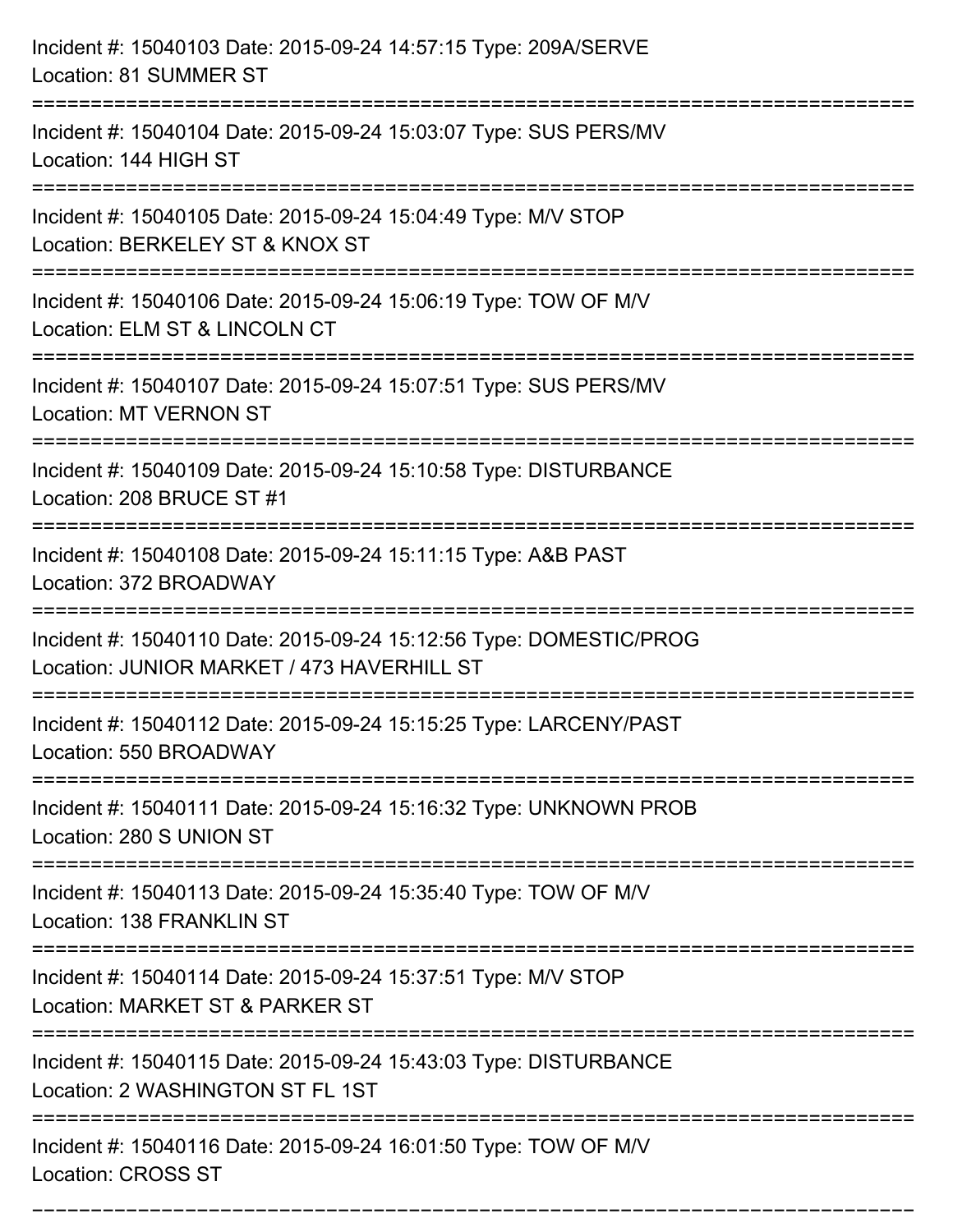| Incident #: 15040117 Date: 2015-09-24 16:09:22 Type: M/V STOP<br>Location: 348 LAWRENCE ST<br>============================               |
|------------------------------------------------------------------------------------------------------------------------------------------|
| Incident #: 15040118 Date: 2015-09-24 16:11:24 Type: DOMESTIC/PROG<br>Location: 35 FOSTER ST FL 1ST FL                                   |
| Incident #: 15040119 Date: 2015-09-24 16:14:15 Type: LIC PLATE STO<br>Location: 198 JACKSON ST<br>==========================             |
| Incident #: 15040120 Date: 2015-09-24 16:29:16 Type: B&E/PAST<br>Location: 205 FERRY ST                                                  |
| Incident #: 15040121 Date: 2015-09-24 16:35:01 Type: SPECIAL CHECK<br>Location: 280 MERRIMACK ST                                         |
| Incident #: 15040122 Date: 2015-09-24 16:38:04 Type: DISTURBANCE<br>Location: C1 BUFFET / 73 WINTHROP AV<br>:=====================       |
| Incident #: 15040123 Date: 2015-09-24 16:40:49 Type: LIC PLATE STO<br>Location: 107 RIVERPOINT WAY<br>================================== |
| Incident #: 15040124 Date: 2015-09-24 16:41:48 Type: MEDIC SUPPORT<br>Location: SWEENEYS PACKAGE STORE / 90 ESSEX ST                     |
| Incident #: 15040125 Date: 2015-09-24 16:51:33 Type: 209A/SERVE<br>Location: 140 EXCHANGE ST                                             |
| Incident #: 15040126 Date: 2015-09-24 16:56:26 Type: KEEP PEACE<br>Location: MEINEKE / 50 WINTHROP AV                                    |
| Incident #: 15040127 Date: 2015-09-24 17:03:27 Type: THREATS<br>Location: 120 HOWARD ST #1 FL 1                                          |
| Incident #: 15040128 Date: 2015-09-24 17:25:34 Type: WARRANT SERVE<br>Location: 15 KING ST HAVERHILL MA                                  |
| Incident #: 15040129 Date: 2015-09-24 17:31:42 Type: M/V STOP<br>Location: MERRIMACK ST & S BROADWAY                                     |
| Incident #: 15040130 Date: 2015-09-24 17:37:43 Type: M/V STOP<br>Location: ESSEX ST & MARGIN ST                                          |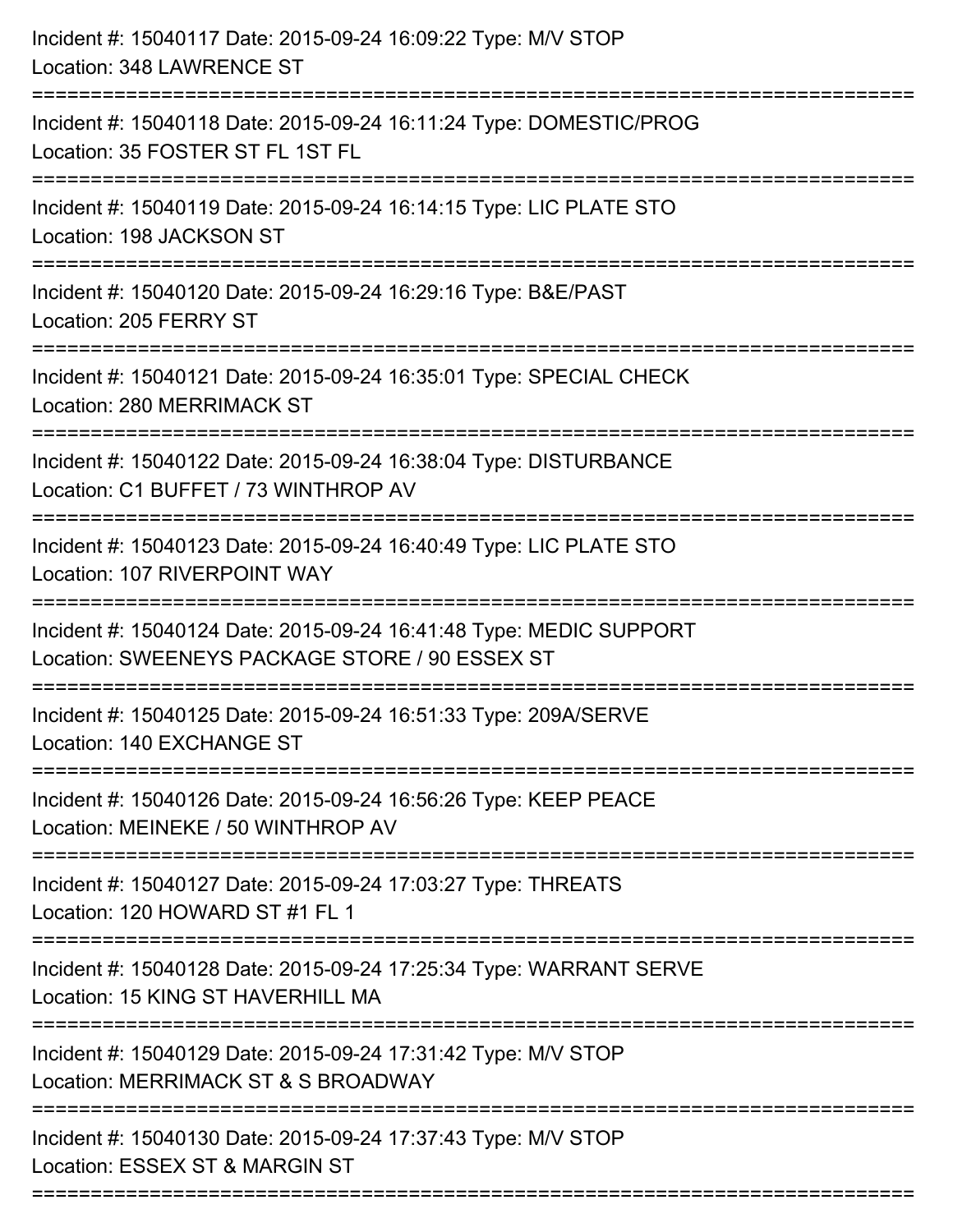Location: 287 ERVING AV

| Incident #: 15040132 Date: 2015-09-24 17:55:00 Type: M/V STOP<br>Location: HAVERHILL ST & MAY ST               |
|----------------------------------------------------------------------------------------------------------------|
| Incident #: 15040133 Date: 2015-09-24 18:01:43 Type: 209A/SERVE<br>Location: 81 SUMMER ST #1                   |
| Incident #: 15040134 Date: 2015-09-24 18:09:45 Type: LARCENY/PAST<br>Location: 310 SALEM ST                    |
| Incident #: 15040135 Date: 2015-09-24 18:17:25 Type: PARK & WALK<br><b>Location: RAILROAD ST</b>               |
| Incident #: 15040136 Date: 2015-09-24 18:36:54 Type: 209A/VIOLATION<br>Location: 2 WASHINGTON ST #1 FL 1       |
| =================<br>Incident #: 15040140 Date: 2015-09-24 18:37:08 Type: ADMININSTR<br>Location: 90 LOWELL ST |
| Incident #: 15040137 Date: 2015-09-24 18:38:33 Type: M/V STOP<br>Location: 310 WATER ST                        |
| Incident #: 15040139 Date: 2015-09-24 18:40:28 Type: SUS PERS/MV<br>Location: EL PILON MARKET / 304 JACKSON ST |
| Incident #: 15040138 Date: 2015-09-24 18:40:51 Type: AUTO ACC/UNK PI<br>Location: NIGHTINGALE CT & WATER ST    |
| Incident #: 15040141 Date: 2015-09-24 18:45:49 Type: KEEP PEACE<br>Location: 81 SUMMER ST                      |
| Incident #: 15040142 Date: 2015-09-24 18:56:30 Type: AUTO ACC/NO PI<br><b>Location: MANCHESTER ST</b>          |
| Incident #: 15040143 Date: 2015-09-24 19:07:24 Type: DISTURBANCE<br>Location: BUTLER ST & WARREN ST            |
| Incident #: 15040144 Date: 2015-09-24 19:10:03 Type: THREATS<br>Location: 32 LAWRENCE ST #27                   |
|                                                                                                                |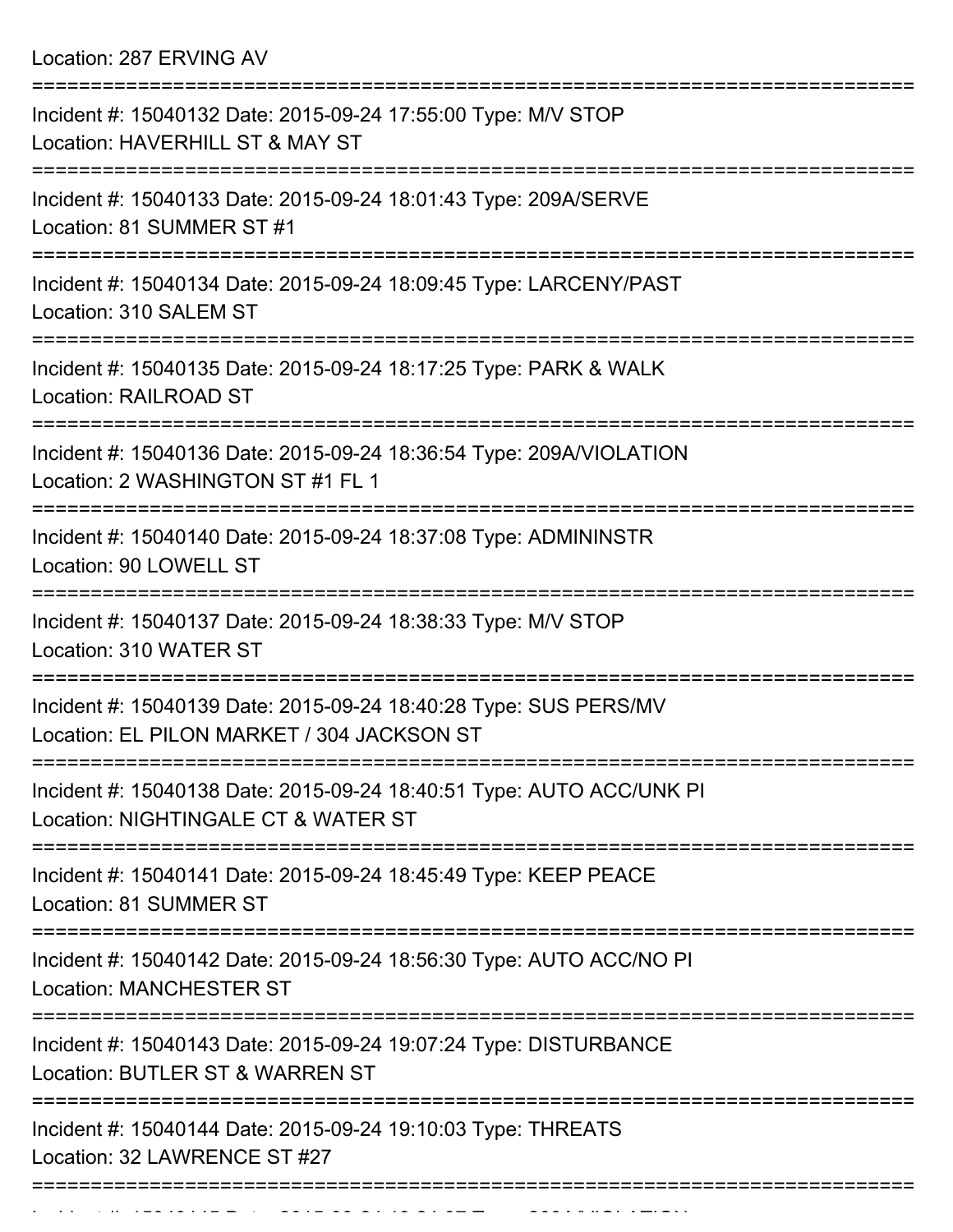Location: 2 WASHINGTON ST #1 FL 1 =========================================================================== Incident #: 15040146 Date: 2015-09-24 19:46:29 Type: NOISE ORD Location: 5 EUTAW ST =========================================================================== Incident #: 15040147 Date: 2015-09-24 20:06:16 Type: DISTURBANCE Location: 75 WINTHROP AV =========================================================================== Incident #: 15040148 Date: 2015-09-24 20:13:18 Type: INVESTIGATION Location: 32 WILLOW ST #ST =========================================================================== Incident #: 15040149 Date: 2015-09-24 20:14:15 Type: UNWANTEDGUEST Location: 212 BOXFORD ST =========================================================================== Incident #: 15040150 Date: 2015-09-24 20:25:12 Type: ALARM/HOLD Location: 10 NORRIS ST =========================================================================== Incident #: 15040151 Date: 2015-09-24 20:36:54 Type: NOISE ORD Location: 5 EUTAW ST =========================================================================== Incident #: 15040153 Date: 2015-09-24 20:55:42 Type: FIGHT Location: CENTRAL CATHOLIC HIGH SCHOOL / 300 HAMPSHIRE ST =========================================================================== Incident #: 15040152 Date: 2015-09-24 20:55:57 Type: DOMESTIC/PROG Location: 21 EASTON ST FL 1 =========================================================================== Incident #: 15040154 Date: 2015-09-24 21:01:06 Type: NOISE ORD Location: HAFFNER'S GAS STATION / 69 PARKER ST =========================================================================== Incident #: 15040155 Date: 2015-09-24 21:49:08 Type: M/V STOP Location: 20 BOURQUE ST =========================================================================== Incident #: 15040156 Date: 2015-09-24 22:21:45 Type: M/V STOP Location: 439 S UNION ST =========================================================================== Incident #: 15040157 Date: 2015-09-24 22:31:54 Type: NOISE ORD Location: 66 WILLOW ST FL 3 =========================================================================== Incident #: 15040158 Date: 2015-09-24 22:40:26 Type: ALARM/BURG Location: DUNKIN DONUTS / 226 WINTHROP AV ===========================================================================